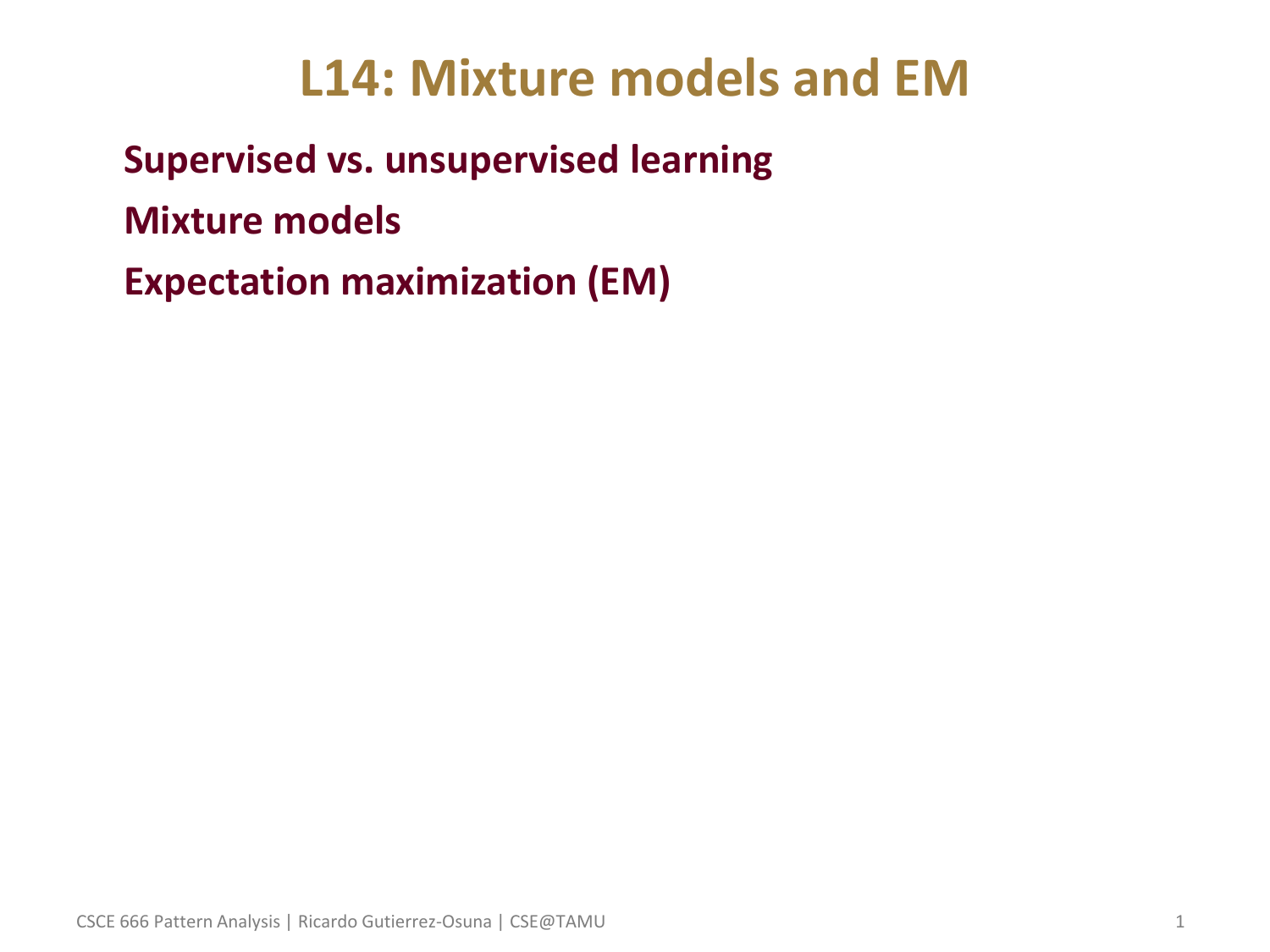# **Supervised vs. unsupervised learning**

## • **The pattern recognition methods covered in class up to this point have focused on the issue of classification**

- A pattern consisted of a pair of variables  $\{x, \omega\}$  where
	- $x$  was a collection of observations or features (feature vector)
	- $\omega$  was the concept behind the observation (label)
- Such pattern recognition problems are called supervised (training with a teacher) since the system is given BOTH the feature vector and the correct answer

## • **In the next three lectures we investigate a number of methods that operate on unlabeled data**

- $-$  Given a collection of feature vectors  $X=\{x^{(1}$  ,  $x^{(2}$  ... ,  $x^{(N)}\}$  without class labels  $\omega_i$ , these methods attempt to build a model that captures the structure of the data
- These methods are called <u>unsupervised</u> (training without a teacher) since they are not provided the correct answer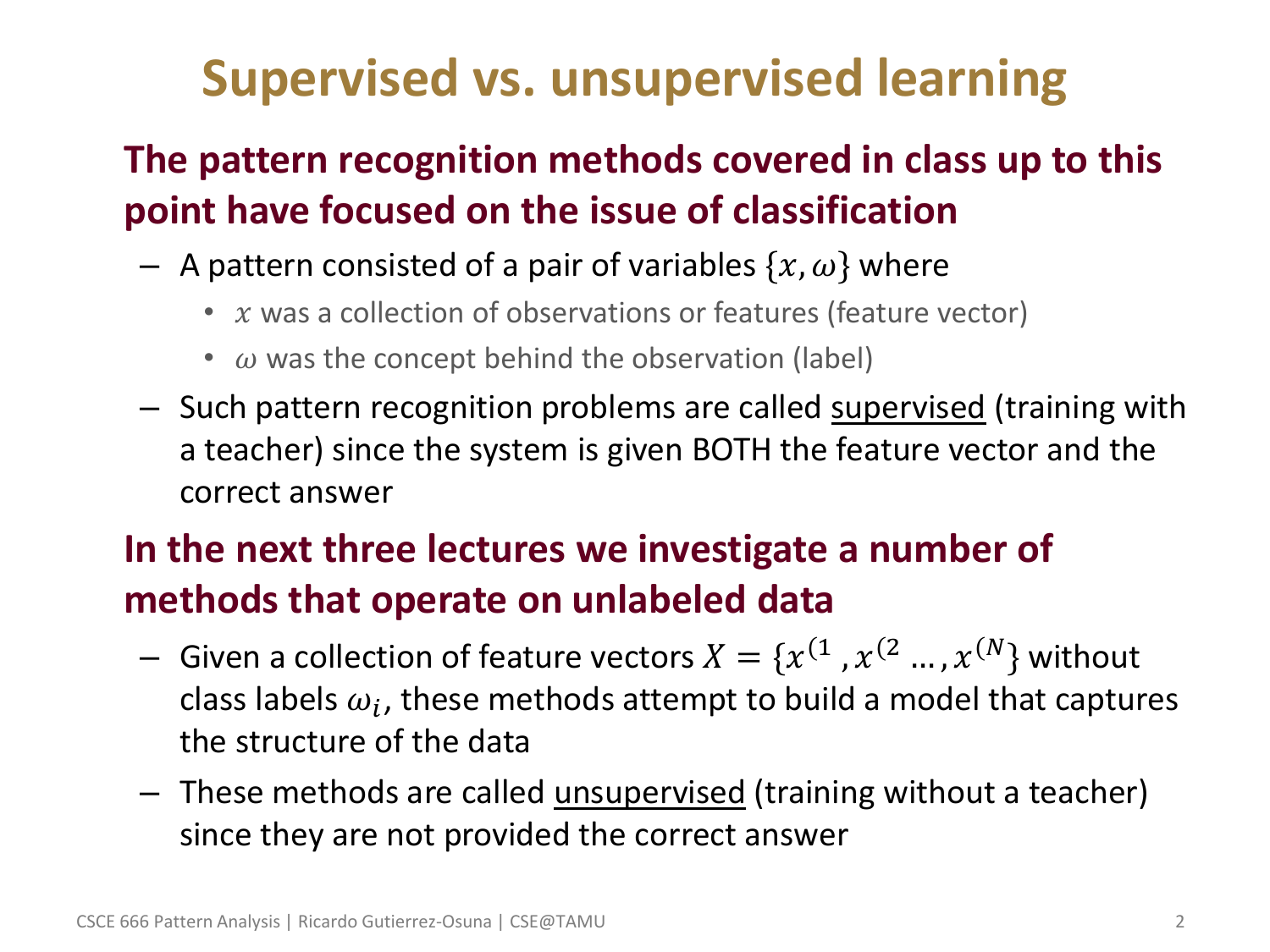## • **Although unsupervised learning methods may appear to have limited capabilities, there are several reasons that make them extremely useful**

- Labeling large data sets can be a costly procedure (i.e., ASR)
- Class labels may not be known beforehand (i.e., data mining)
- Large datasets can be compressed into a small set of prototypes (kNN)

### • **The supervised and unsupervised paradigms comprise the vast majority of pattern recognition problems**

- A third approach, known as reinforcement learning, uses a reward signal (real-valued or binary) to tell the learning system how well it is performing
- In reinforcement learning, the goal of the learning system (or agent) is to learn a mapping from states onto actions (an action policy) that maximizes the total reward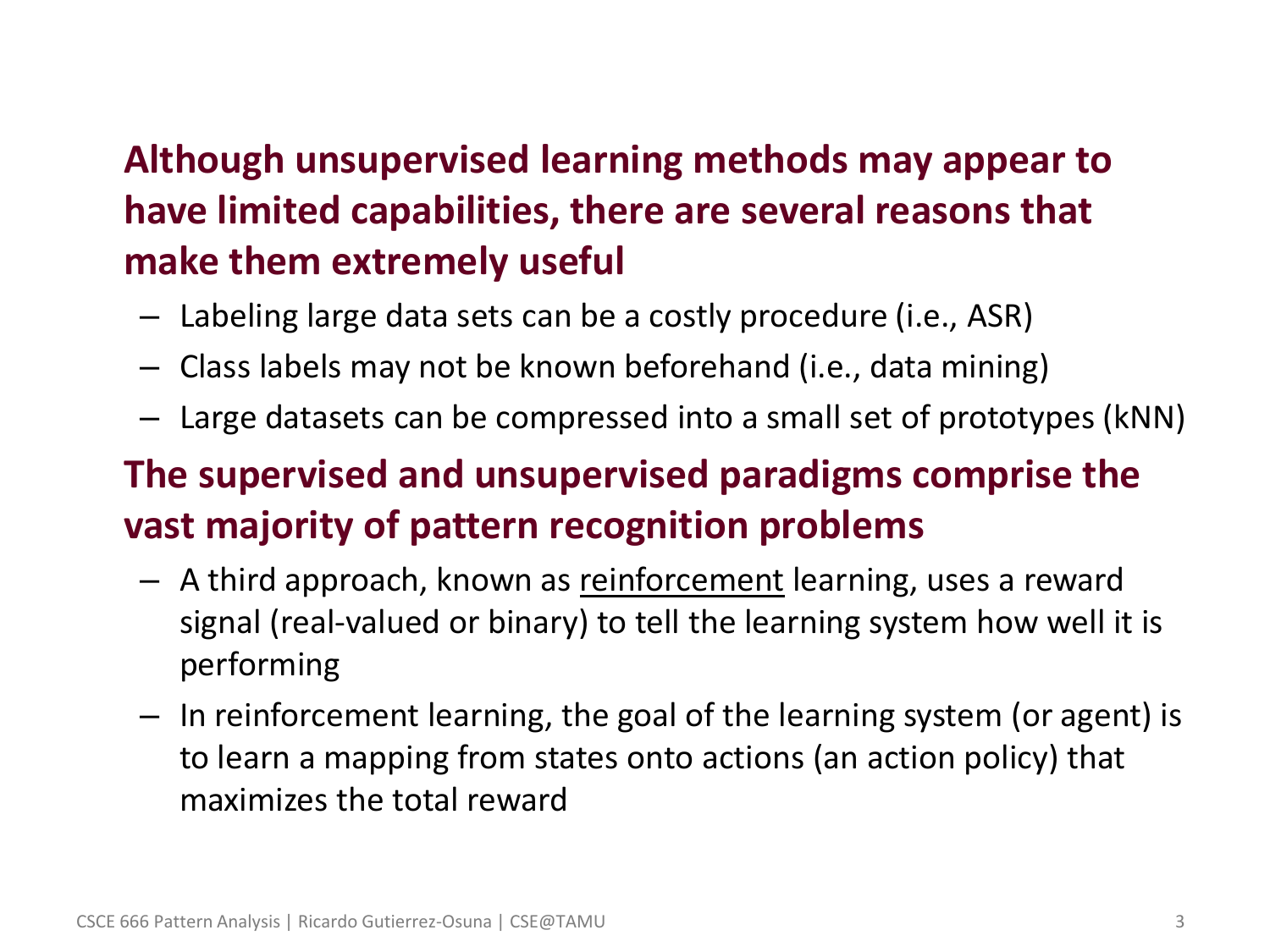# **Approaches to unsupervised learning**

#### • **Parametric (mixture models)**

– These methods model the underlying class-conditional densities with a mixture of parametric densities, and the objective is to find the model parameters

$$
p(x|\theta) = \sum_{i=1}^{C} p(x|\omega_i, \theta_i) P(\omega_i)
$$

- These methods are closely related to parameter estimation (L6)
- Mixture models are the subject of this lecture

#### • **Non-parametric (clustering)**

- No assumptions are made about the underlying densities, instead we seek a partition of the data into clusters
- These methods will be the subject of the next two lectures
	- L15 will focus on statistical clustering
	- L16 will deal with connectionist approaches

#### • **There are two reasons why we cover mixture models at this point**

- The solution to the mixture problem (the EM algorithm) is also used for Hidden Markov Models, which will be introduced in just a few lectures
- A particular form of the mixture model problem leads to the most widely used clustering method: the k-means algorithm (a.k.a. vector quantization)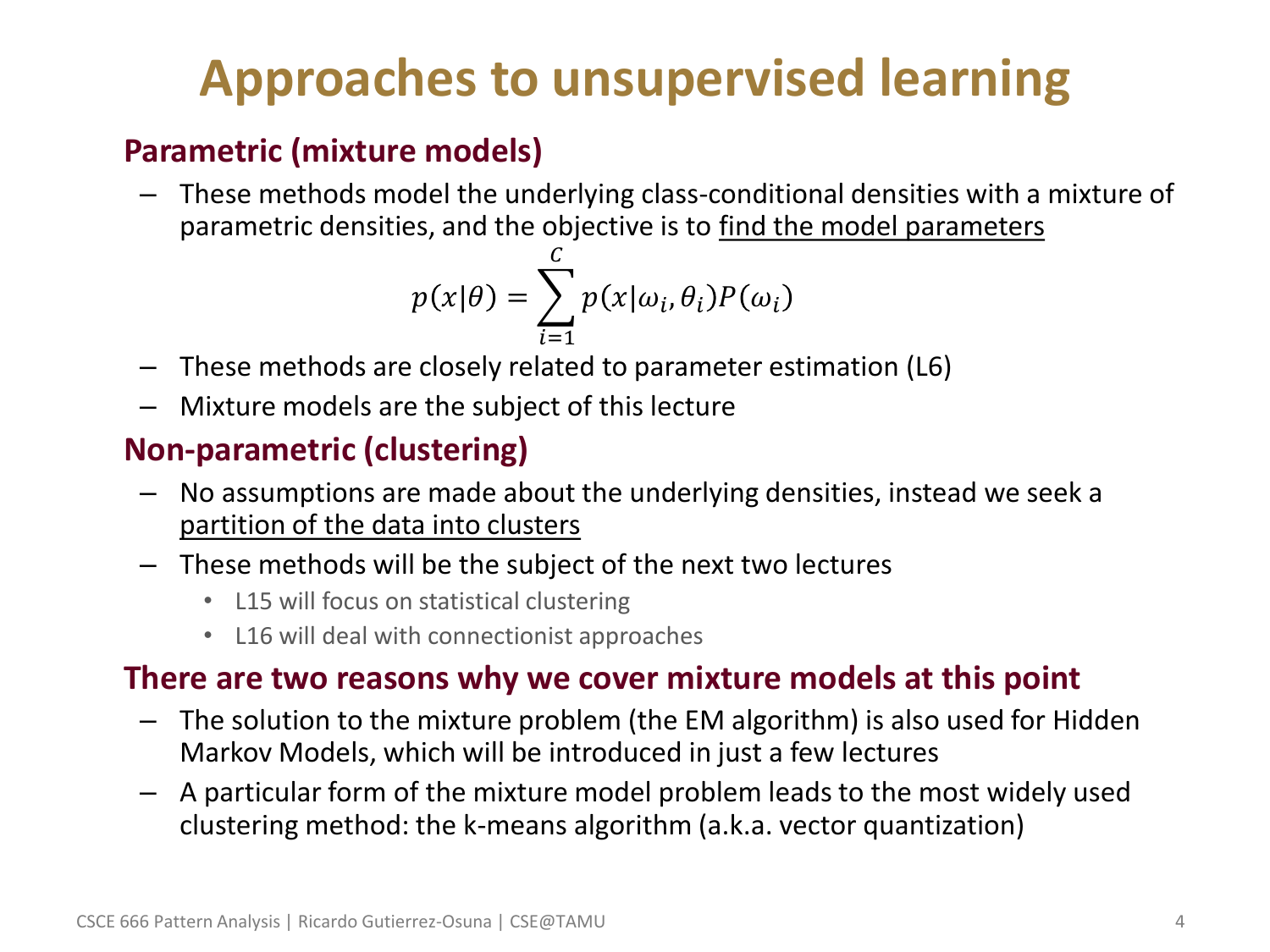## **Mixture models**

• **Consider the now familiar problem of modeling a pdf given a dataset**  $X = \{x^{(1)}, x^{(2} ..., x^{(N)}\}$ 

- If the form of the underlying pdf was known (e.g. Gaussian), the problem could be solved using Maximum Likelihood (L6)
- If the form of the pdf was unknown, the problem had to be solved with non-parametric DE methods such as Parzen windows (L7-8)

## • **We will now consider an alternative DE method: modeling the pdf with a mixture of parametric densities**

- These methods are sometimes known as semi-parametric
	- Think of the individual components in the mixture as kernels, except for there is only a few of them, as opposed to one per data point as in L7
- In particular, we will focus on mixture models of Gaussian densities (surprised?)

$$
p(x|\theta) = \sum_{c=1}^{C} p(x|\theta_c) P(\omega_c)
$$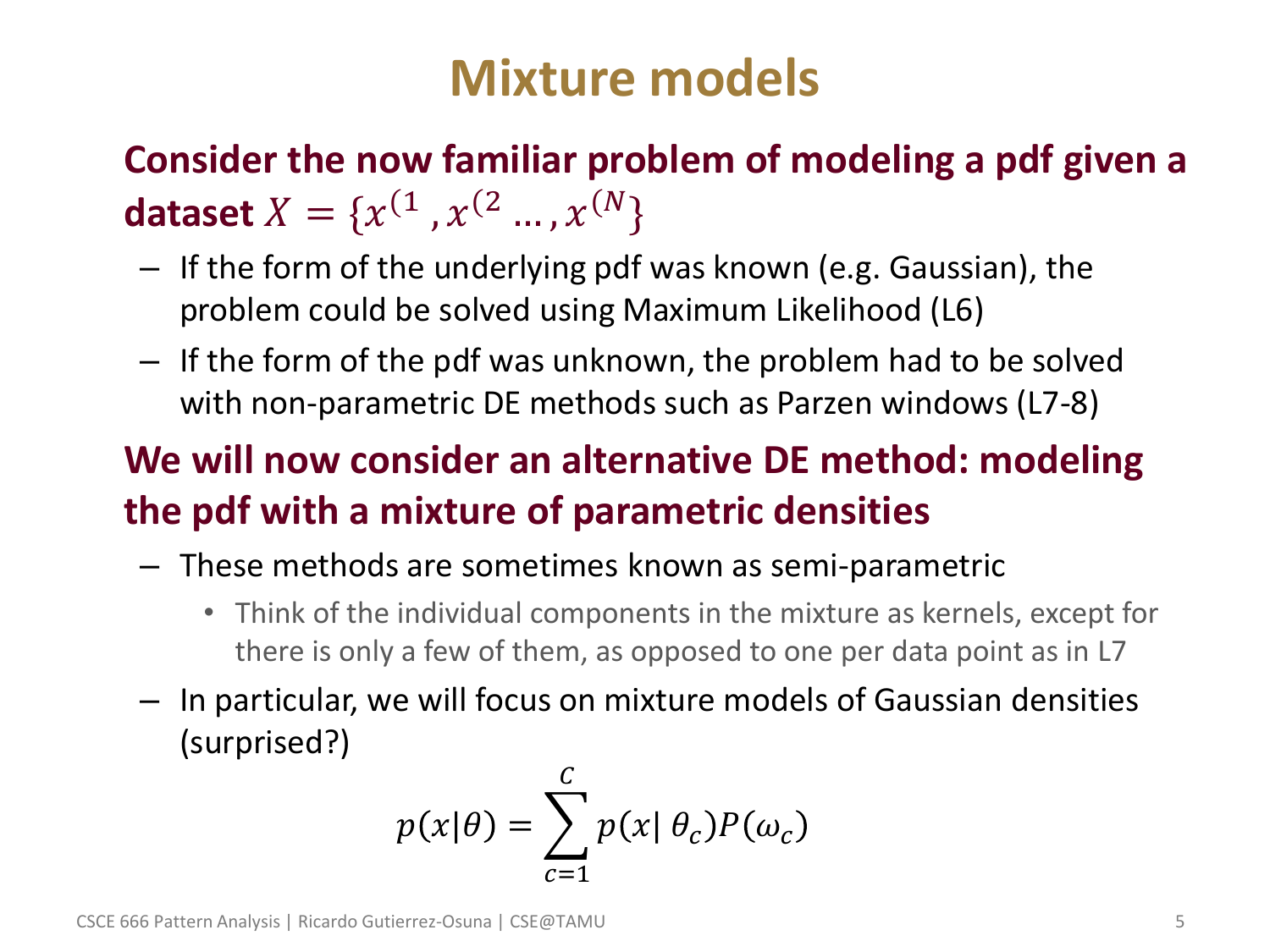#### • **Mixture models can be posed in terms of the ML criterion**

 $-$  Given a dataset  $X = \{x^{(1)}, x^{(2)}..., x^{(N)}\}$ , find the parameters of the model that maximize the log likelihood of the data

$$
\hat{\theta} = \operatorname{argmax} p(X|\theta) = \operatorname{argmax} \sum_{n=1}^{N} \log p(x^{(n)}|\theta) = \operatorname{argmax} \sum_{n=1}^{N} \log \sum_{c=1}^{C} p(x^{(n)}|\theta_c) P(\omega_c)
$$

- where  $\theta_c = {\mu_c, \Sigma_c}$  and  $P(\omega_c)$  are the parameters and mixing coefficient of the  $c^{th}$  mixture component, respectively
- The mixing coefficients may also be interpreted as priors

#### • **We could try to find the maximum of this function by differentiation**

— For  $\Sigma_i = \sigma_i I$ , the solution becomes [Bishop, 1995]:

$$
\frac{\partial}{\partial \mu_c} [\cdot] = 0 \qquad \Rightarrow \hat{\mu}_c = \frac{\sum_n P(\omega_c | x^{(n)} x^{(n)}\n}{\sum_n P(\omega_c | x^{(n)})\n} \frac{\partial}{\partial \sigma_c} [\cdot] = 0 \qquad \Rightarrow \hat{\sigma}_c^2 = \frac{1}{d} \frac{\sum_n P(\omega_c | x^{(n)} \| x^{(n)} - \hat{\mu}_c \|^2}{\sum_n P(\omega_c | x^{(n)})\n} \frac{\partial}{\partial P(\omega_c)} [\cdot] = 0 \qquad \Rightarrow \hat{P}(\omega_c) = \frac{1}{N} \sum_n P(\omega_c | x^{(n)})
$$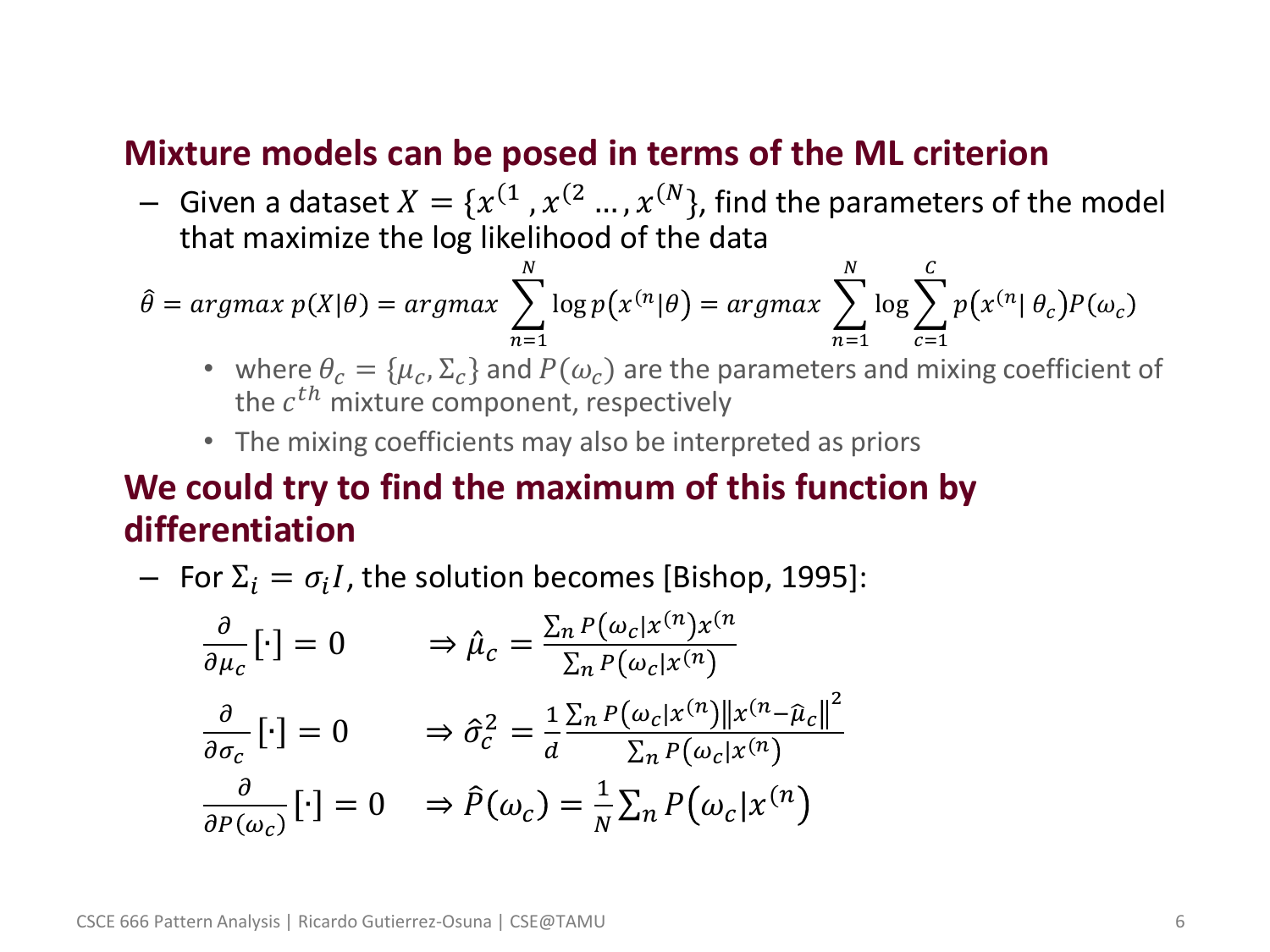#### • **Notice that the previous equations are not a closed form solution**

- $-$  The model parameters  $\mu_c$ ,  $\Sigma_c$ , and  $P(\omega_c)$  also appear on the RHS as a result of Bayes rule!
- Therefore, these expressions represent a highly non-linear coupled system of equations

### • **However, these expressions suggest that we may be able to use a fixed-point algorithm to find the maxima**

- 1) Begin with some "old" value of the model parameters
- 2) Evaluate the RHS of the equations to obtain "new" parameter values
- 3) Let these "new" values become the "old" ones and repeat the process

#### • **Surprisingly, an algorithm of this simple form can be found which**

**is guaranteed to increase the log-likelihood with every iteration!**

– This example represents a particular case of a more general procedure known as the Expectation-Maximization algorithm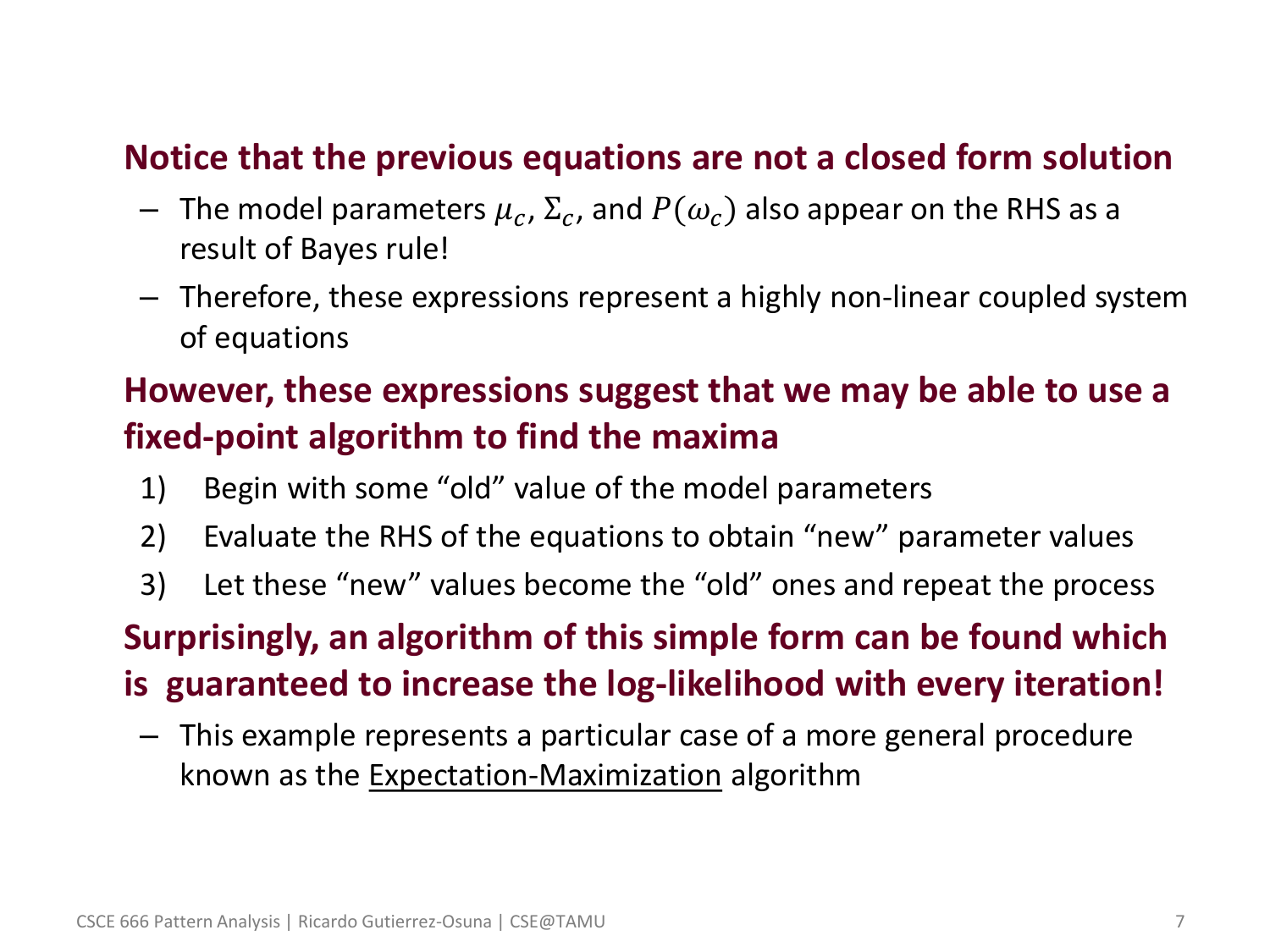# **The Expectation-Maximization (EM) algorithm**

#### • **EM is a general method for finding the ML estimate of the parameters of a pdf when the data has missing values**

- There are two main applications of the EM algorithm
	- When the data indeed has incomplete, missing or corrupted values as a result of a faulty observation process
	- When assuming the existence of missing or hidden parameters can simplify the likelihood function, which would otherwise lead to an analytically intractable optimization problem; this is the case we discuss in this lecture

#### • **Assume a dataset containing two types of features**

- $-$  A set of features X whose value is known. We call these the incomplete data
- $-$  A set of features Z whose value is unknown. We call these the missing data

#### We now define a joint pdf  $p(X, Z | \theta)$  called the complete-data likelihood

- $-$  This function is a random variable since the features  $Z$  are unknown
- You can think of  $p(X, Z | \theta) = h_{X,\theta}(Z)$ , for some function  $h_{X,\theta}(\cdot)$ , where X and  $\theta$ are constant and  $Z$  is a random variable

#### • **As suggested by its name, the EM algorithm operates by performing two basic operations over and over**

- An Expectation step
- A Maximization step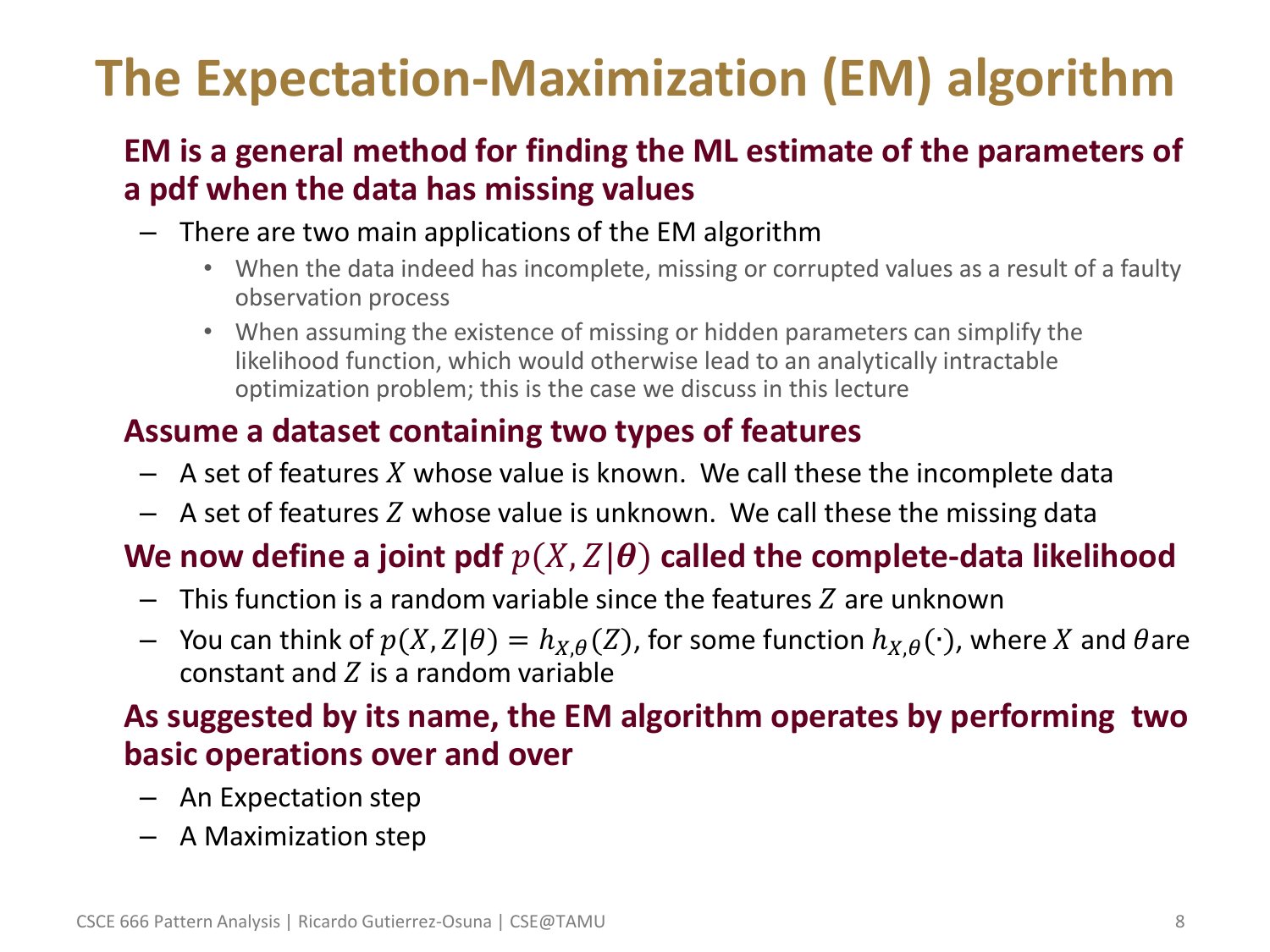#### • **EXPECTATION**

– Find the expected value of  $\log p(X, Z | \theta)$  with respect to the unknown data Z, given the data X and the current parameter estimates  $\theta^{(i-1)}$ 

 $Q(\theta | \theta^{(i-1)}) = E_Z [\log p(X, Z | \theta) | X, \theta^{(i-1)})$ 

- where  $\theta$  are the new parameters that we seek to optimize to increase Q
- $-$  Note that *X* and  $θ$ <sup>(i-1</sup> are constants,  $θ$  is the variable that we wish to adjust, and  $Z$  is a random variable defined by  $p(Z|X, \theta^{(i-1}))$
- $-$  Therefore  $Q\bigl(\theta|\theta^{(i-1}\bigr)$  is just a function of  $\theta$

#### • **MAXIMIZATION**

 $-$  Find the argument  $\theta$  that <u>maximizes</u> the expected value  $Q\big(\theta|\theta^{(i-1)}\big)$ 

 $\theta^{(i)}$  = arg max  $Q(\theta|\theta^{(i-1)})$ 

#### • **Convergence properties**

- It can be shown that
	- 1) each iteration (E+M) is guaranteed to increase the log-likelihood and
	- 2) the EM algorithm is guaranteed to converge to a local maximum of the likelihood function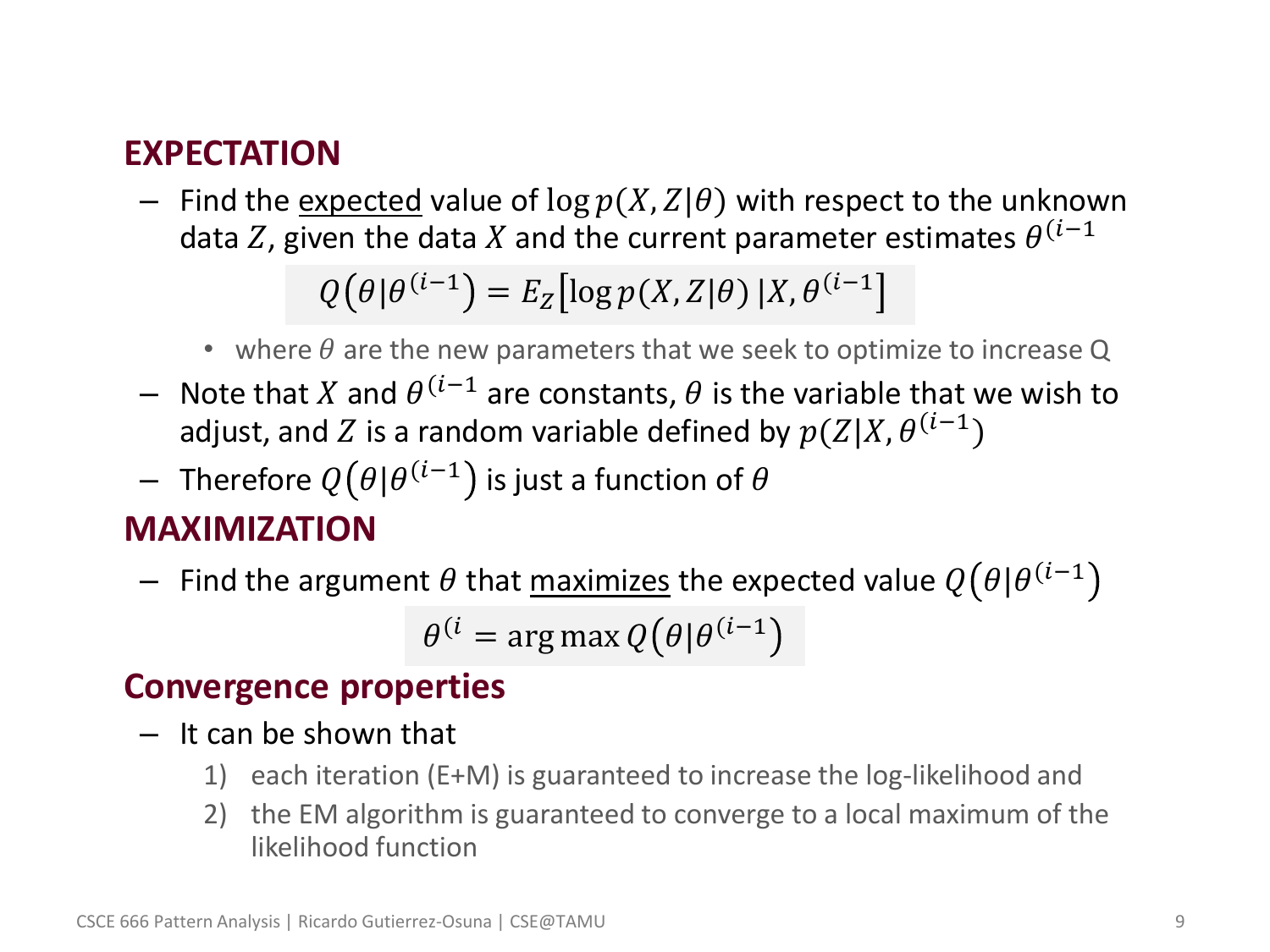#### • **The two steps of the EM algorithm are illustrated below**

- $-$  During the E step, the unknown features Z are integrated out assuming the current values of the parameters  $\theta^{(i-1)}$
- During the M step, the values of the parameters that maximize the expected value of the log likelihood are obtained



– **IN A NUTSHELL**: since Z are unknown, the best we can do is maximize the average log-likelihood across all possible values of Z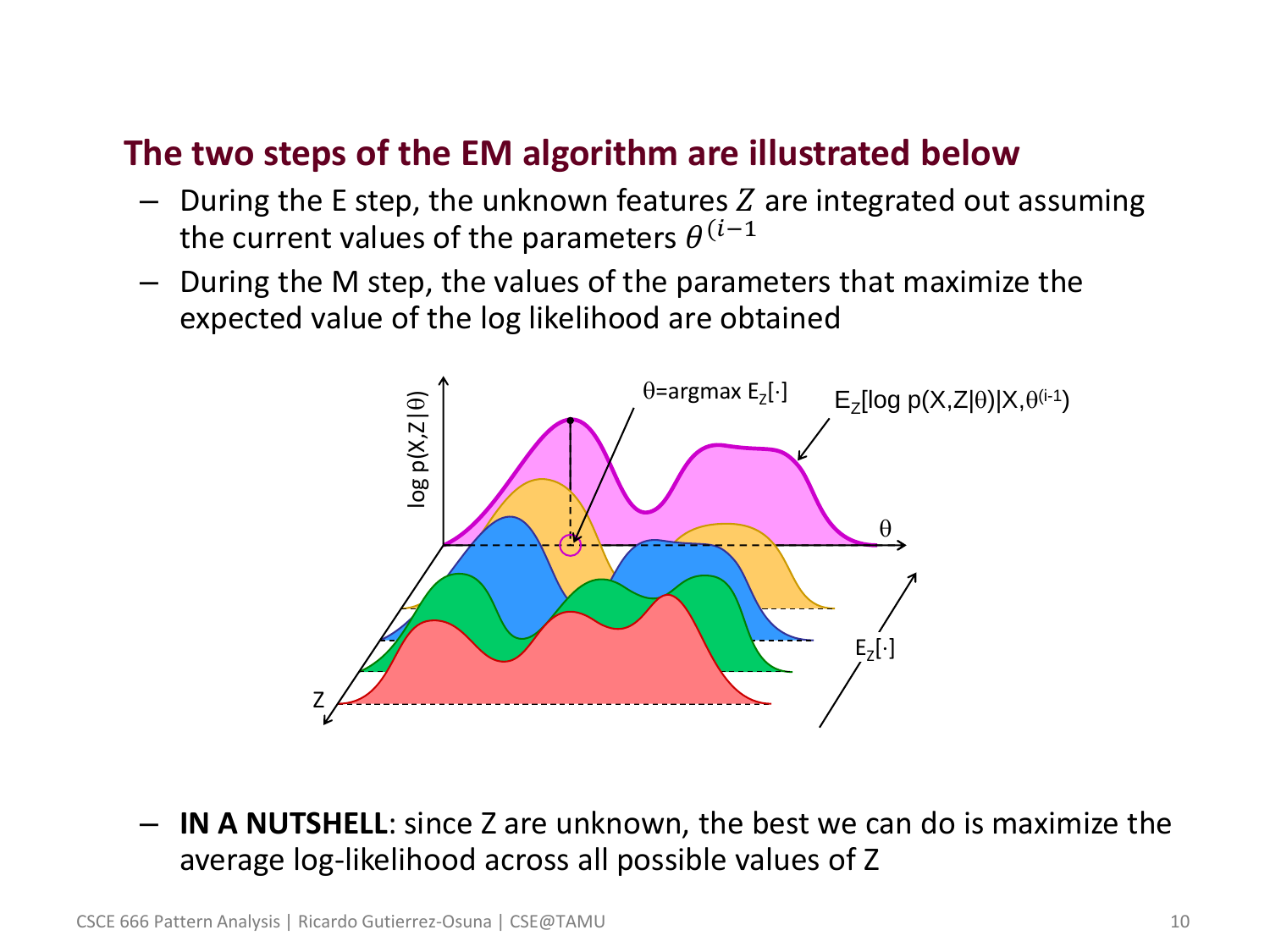# **The EM algorithm and mixture models**

#### • **Having formalized the EM algorithm, we are now ready to find the solution to the mixture model problem**

- To keep things simple, we will assume a univariate mixture model where all the components have the same known standard deviation  $\sigma$ 

### • **Problem formulation**

- $-$  As usual, we are given a dataset  $X=\{x^{(1}$  ,  $x^{(2}$  ... ,  $x^{(N)}\}$  , and we seek to estimate the model parameters  $\theta = {\mu_1, \mu_2 ... \mu_{\mathcal{C}}}$
- $-$  The following process is assumed to generate each random variable  $x^{(n)}$ 
	- First, a Gaussian component is selected according to mixture coeffs  $P(\omega_c)$
	- Then,  $x^{(n)}$  is generated according to the likelihood  $p(x|\mu_c)$  of that particular component
- We will also use hidden variables  $Z = \{z_1^{(n)}, z_2^{(n)}, ... z_{c}^{(n)}\}$  to indicate which of the C Gaussian components generated data point  $\stackrel{\sim}{x}^{(\vec{n})}$

### • **Solution**

- The probability  $p(x, z | \theta)$  for a specific example is

$$
p\left(x^{(n)}, z_1^{(n)}, z_2^{(n)} \dots z_c^{(n)} | \theta\right) = \frac{1}{\sqrt{2\pi}\sigma} e^{-\frac{1}{2\sigma^2} \sum_{c=1}^c z_c^{(n)} \left(x_c^{(n)} - \mu_c\right)^2}
$$

• where only one of the  $z_c^{(n)}$  can have a value of 1,and all others are zero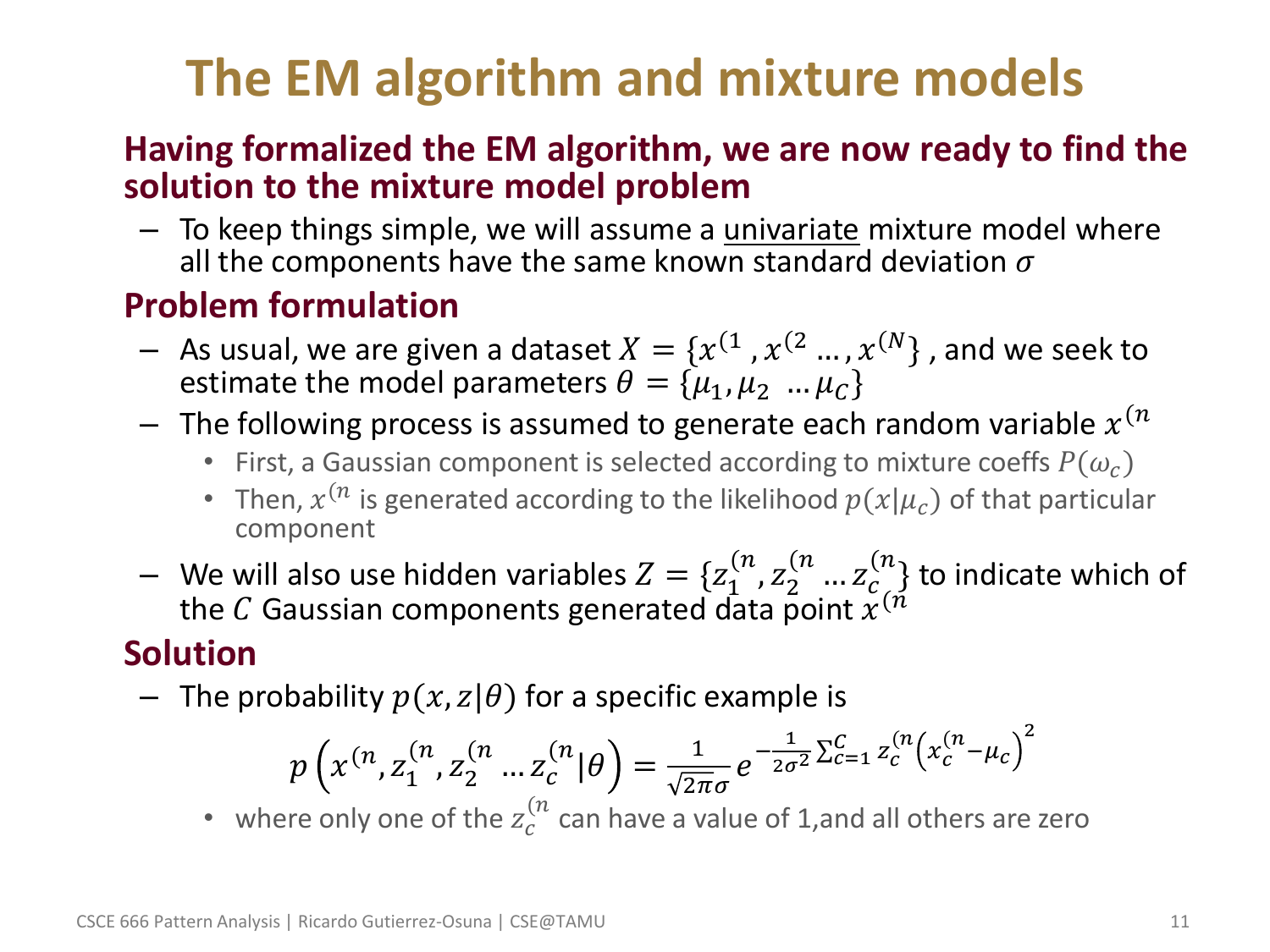- The log-likelihood of the entire dataset is then  $\log p(X, Z | \theta) = \log \prod_{n=1}^{N} p(x^{(n}, z^{(n} | \theta) = \sum_{n=1}^{N} \left( \log \frac{1}{\sqrt{2\pi}\sigma} - \frac{1}{2\sigma^2} \sum_{c=1}^{C} z_c^{(n} (x^{(n} - \mu_c))^2 \right)$  $c=1$  $\boldsymbol{N}$  $n=1$
- $-$  To obtain  $\mathit{Q}\bigl(\theta|\theta^{(i-1)}\bigr)$  we must then take the expectation over  $Z$

$$
E_Z[log p(X, Z | \theta)] = \sum_{n=1}^N \left( log \frac{1}{\sqrt{2\pi}\sigma} - \frac{1}{2\sigma^2} \sum_{c=1}^C E\left[z_c^{(n)}\right] \left(x^{(n)} - \mu_c\right)^2\right)
$$

- where we have used the fact that  $E[f(z)] = f(E[z])$  for  $f(z)$  linear
- $\ E[z_{c}^{(n}]$  is simply the probability that  $x^{(n)}$  was generated by the  $c^{th}$ Gaussian component given current model parameters  $\theta^{(i-1)}$

$$
E\left[z_c^{(n)}\right] = \frac{p\left(x = x^{(n)} | \mu = \mu_c^{(i-1)}\right)}{\sum_{q=1}^C p\left(x = x^{(n)} | \mu = \mu_q^{(i-1)}\right)} = \frac{\exp\left(-\frac{1}{2\sigma^2} \left(x^{(n)} - \mu_c^{(i-1)}\right)^2\right)}{\sum_{q=1}^C \exp\left(-\frac{1}{2\sigma^2} \left(x^{(n)} - \mu_q^{(i-1)}\right)^2\right)}\tag{1}
$$

 $-$  These two expressions define the Q function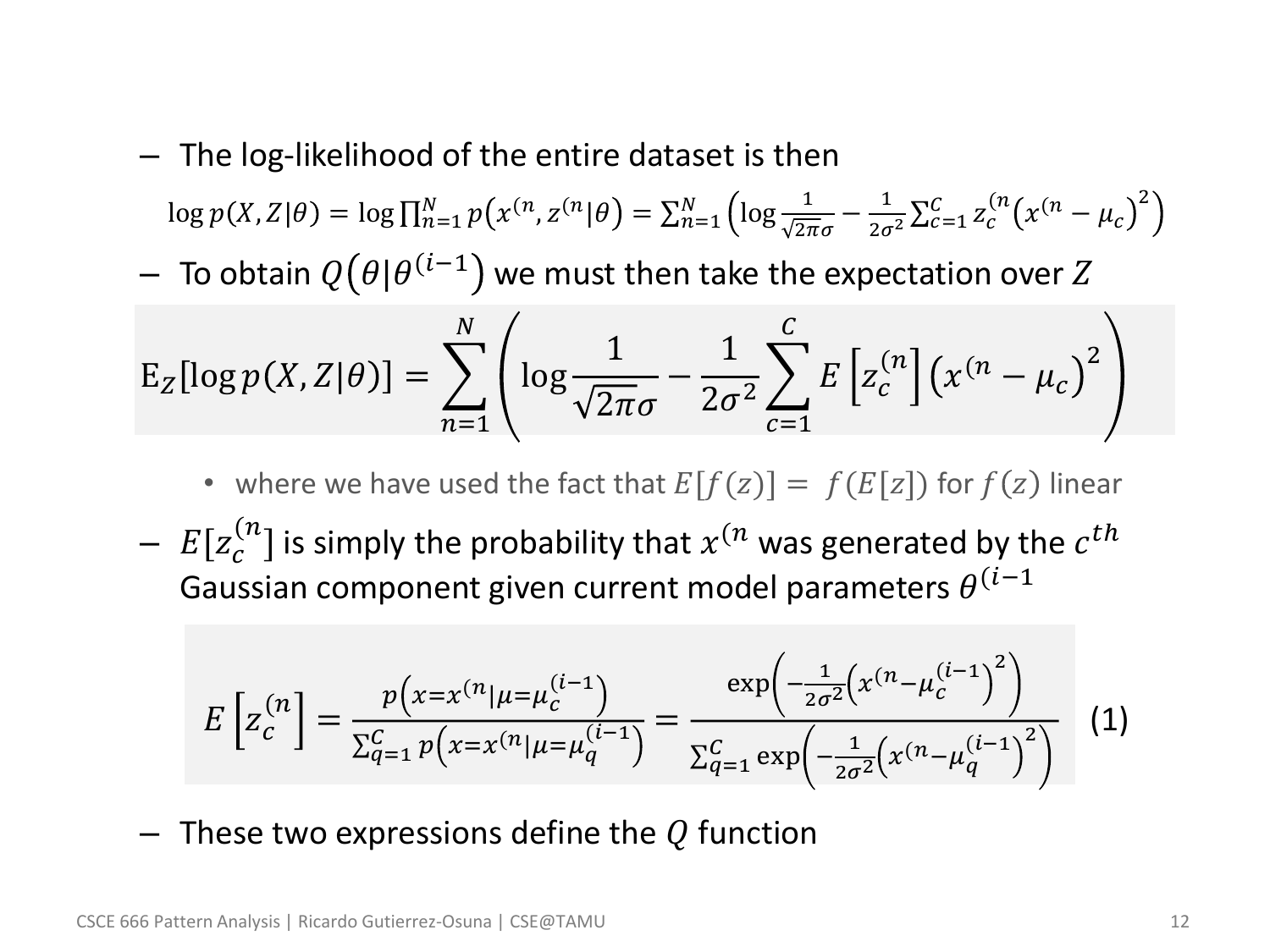– The second step (Maximization) consists of finding the values  $\{\mu_1, \mu_2, \ldots, \mu_C\}$  that maximize the Q function

$$
\theta = \underset{\mu_1 \dots \mu_c}{\text{argmax}} Q(\theta | \theta^{(i-1)})
$$
  
= 
$$
\underset{\mu_1 \dots \mu_c}{\text{argmax}} \sum_{n=1}^{N} \left( \log \frac{1}{\sqrt{2\pi}\sigma} - \frac{1}{2\sigma^2} \sum_{c=1}^{C} E\left[z_c^{(n)}\right] (x^{(n} - \mu_c)^2\right)
$$
  
= 
$$
\underset{\mu_1 \dots \mu_c}{\text{argmin}} \sum_{n=1}^{N} \sum_{c=1}^{C} E\left[z_c^{(n)}\right] (x^{(n} - \mu_c)^2
$$

– Which, computing the zeros of the partial derivative, yields:

$$
\mu_c = \frac{1}{N} \sum_{n=1}^{N} E\left[z_c^{(n)}\right] x^{(n)} \quad (2)
$$

– Equations (1) and (2) define a fixed-point algorithm that can be used to converge to a (local) maximum of the log-likelihood function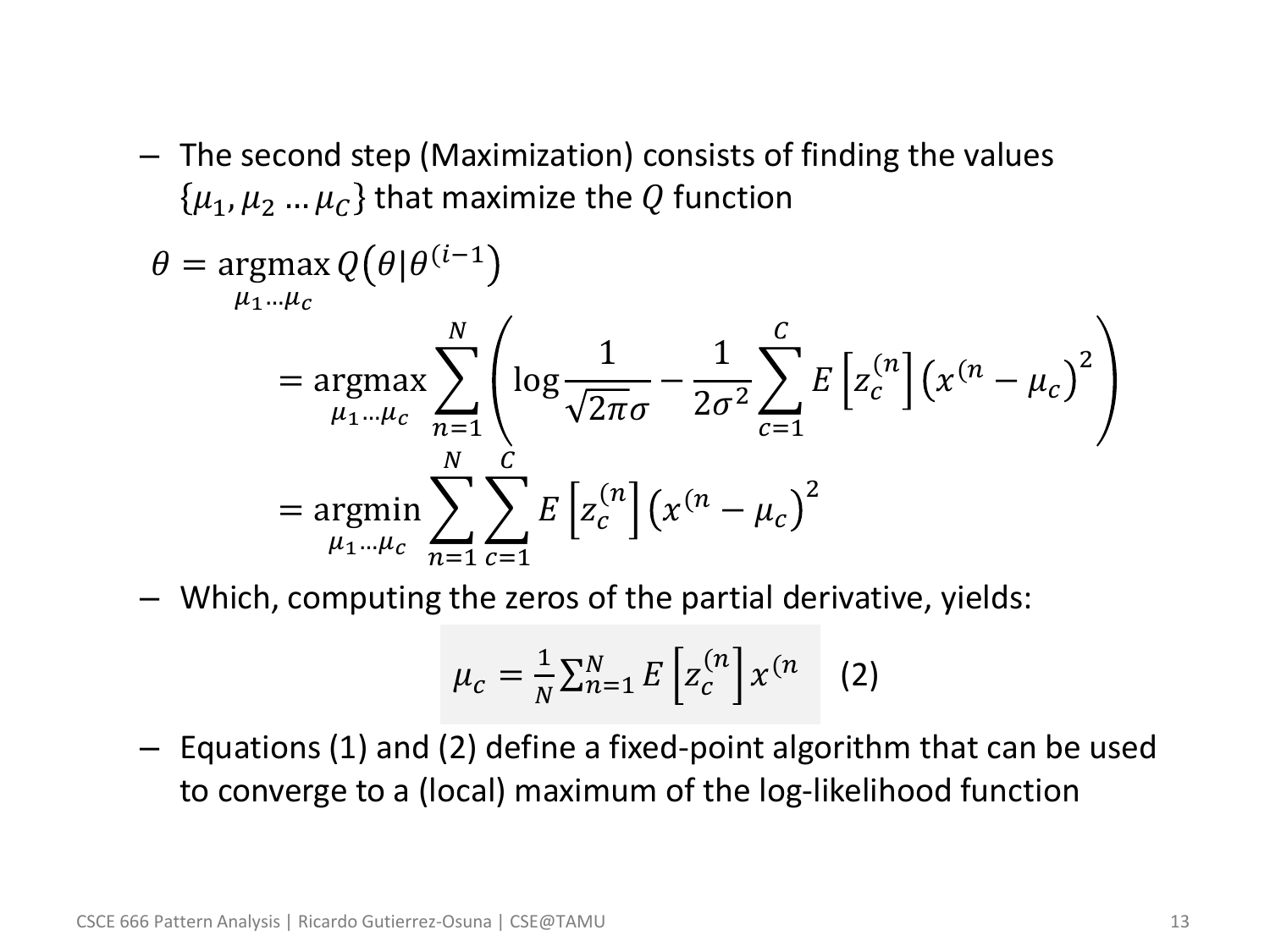# **Relation to k-means clustering**

### • **A widely used vector quantization procedure can be derived**  from the EM algorithm by taking the limit  $\sigma \to 0$

 $-$  In this case, we can see that  $E[\pmb{z}_c^{(n}]$  collapses to 0 or 1

$$
E\left[z_c^{(n)}\right] = \frac{e^{-\frac{1}{2\sigma^2}\left(x^{(n)} - \mu_c^{(i-1)}\right)^2}}{\sum_{q=1}^c e^{-\frac{1}{2\sigma^2}\left(x^{(n)} - \mu_q^{(i-1)}\right)^2}} = \begin{cases} 1 & \text{if } \left\|x^{(n)} - \mu_c^{(i-1)}\right\|^2 > \left\|x^{(n)} - \mu_q^{(i-1)}\right\|^2 \text{if } \left\|x^{(n)} - \mu_q^{(i-1)}\right\|^2 > \left\|x^{(n)} - \mu_q^{(i-1)}\right\|^2 \text{if } \left\|x^{(n)} - \mu_q^{(i-1)}\right\|^2 \text{if } \left\|x^{(n)} - \mu_q^{(i-1)}\right\|^2 \text{if } \left\|x^{(n)} - \mu_q^{(i-1)}\right\|^2 \text{if } \left\|x^{(n)} - \mu_q^{(i-1)}\right\|^2 \text{if } \left\|x^{(n)} - \mu_q^{(i-1)}\right\|^2 \text{if } \left\|x^{(n)} - \mu_q^{(i-1)}\right\|^2 \text{if } \left\|x^{(n)} - \mu_q^{(i-1)}\right\|^2 \text{if } \left\|x^{(n)} - \mu_q^{(i-1)}\right\|^2 \text{if } \left\|x^{(n)} - \mu_q^{(i-1)}\right\|^2 \text{if } \left\|x^{(n)} - \mu_q^{(i-1)}\right\|^2 \text{if } \left\|x^{(n)} - \mu_q^{(i-1)}\right\|^2 \text{if } \left\|x^{(n)} - \mu_q^{(i-1)}\right\|^2 \text{if } \left\|x^{(n)} - \mu_q^{(i-1)}\right\|^2 \text{if } \left\|x^{(n)} - \mu_q^{(i-1)}\right\|^2 \text{if } \left\|x^{(n)} - \mu_q^{(i-1)}\right\|^2 \text{if } \left\|x^{(n)} - \mu_q^{(i-1)}\right\|^2 \text{if } \left\|x^{(n)} - \mu_q^{(i-1)}\right\|^2 \text{if } \left\|x^{(n)} - \mu_q^{(i-1)}\right\|^2 \text{if } \left\|x^{(n)} - \mu_q^{(i
$$

– And the EM update formula reduces to the popular k-means algorithm, which will be discussed in the next lecture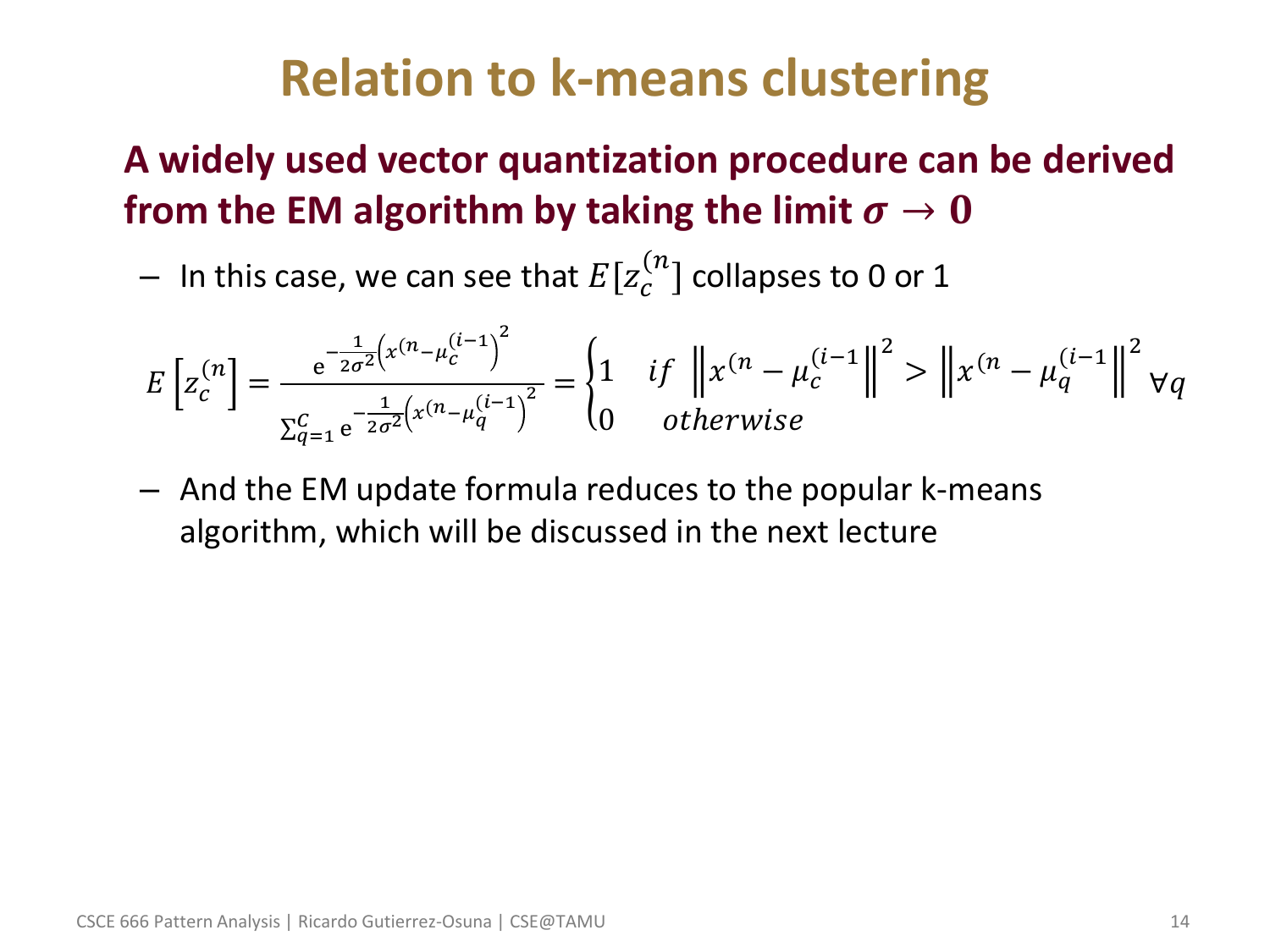# **EM solution to generic mixture models**

### • **A derivation of the update equations for the full-covariance mixture model can be found in [Bilmes, 1997; Nabney, 2002]**

– The final equations are provided here for those of you interested in experimenting with mixture models

$$
P^{(i}(\omega_c) = \frac{1}{N} \sum_{n=1}^{N} P^{(i-1}(\omega_c | x^{(n)})
$$
  
\n
$$
\mu_c^{(i)} = \frac{\sum_{n=1}^{N} P^{(i-1)}(\omega_c | x^{(n)}) x^{(n)}}{\sum_{n=1}^{N} P^{(i-1)}(\omega_c | x^{(n)})}
$$
  
\n
$$
\Sigma_c^{(i)} = \frac{\sum_{n=1}^{N} P^{(i-1)}(\omega_c | x^{(n)}) (x^{(n)} - \mu_c^{(i)}) (x^{(n)} - \mu_c^{(i)})^T}{\sum_{n=1}^{N} P^{(i-1)}(\omega_c | x^{(n)})}
$$

 $-$  Notice where the new parameters  $\theta^{(i)}$  and old parameters  $\theta^{(i-1)}$ appear on the RHS and compare these expressions to those in page 6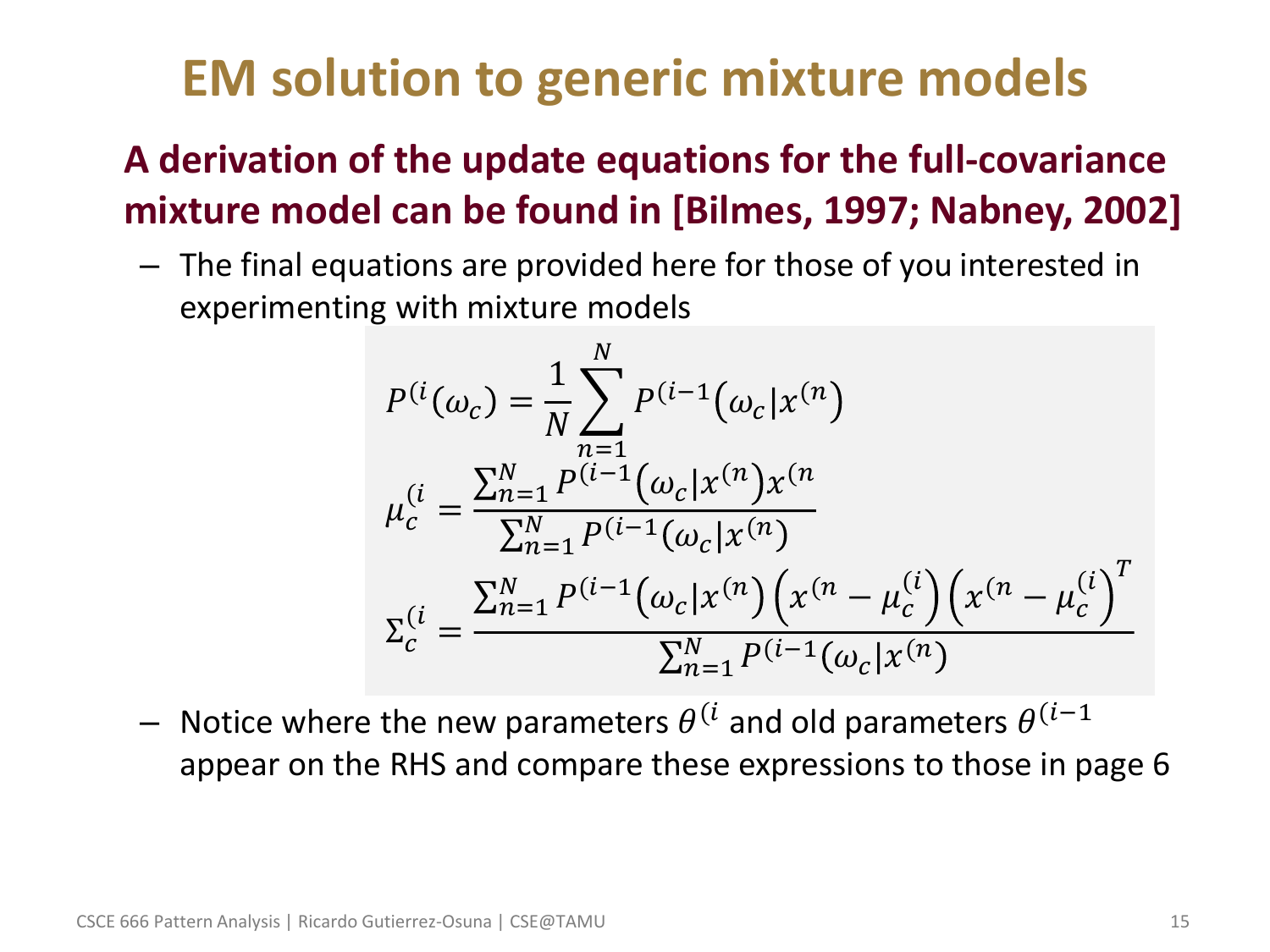# **Example**

### • **The annulus problem**

- $-$  A training set of  $N = 900$  examples was generated using a uniform pdf inside an annulus with inner and outer radii of 1 and 2 units, respectively
- $-$  A mixture model with  $C = 30$  Gaussians was used to model the distribution of the training set

### • **Training procedure**

- The centers of the Gaussians were initialized by choosing 30 arbitrary points from the training set
- The covariance matrices were initialized to be diagonal, with a large variance compared to that of the training data
	- To avoid singularities, at every iteration the covariance matrices computed with EM were regularized with a small multiple of the identity matrix
- Components whose mixing coefficients fell below a threshold were trimmed
	- This allowed the algorithm to produce a compact model with only a few of the initial C=30 Gaussian components

### • **Illustrative results are provided in the next page**